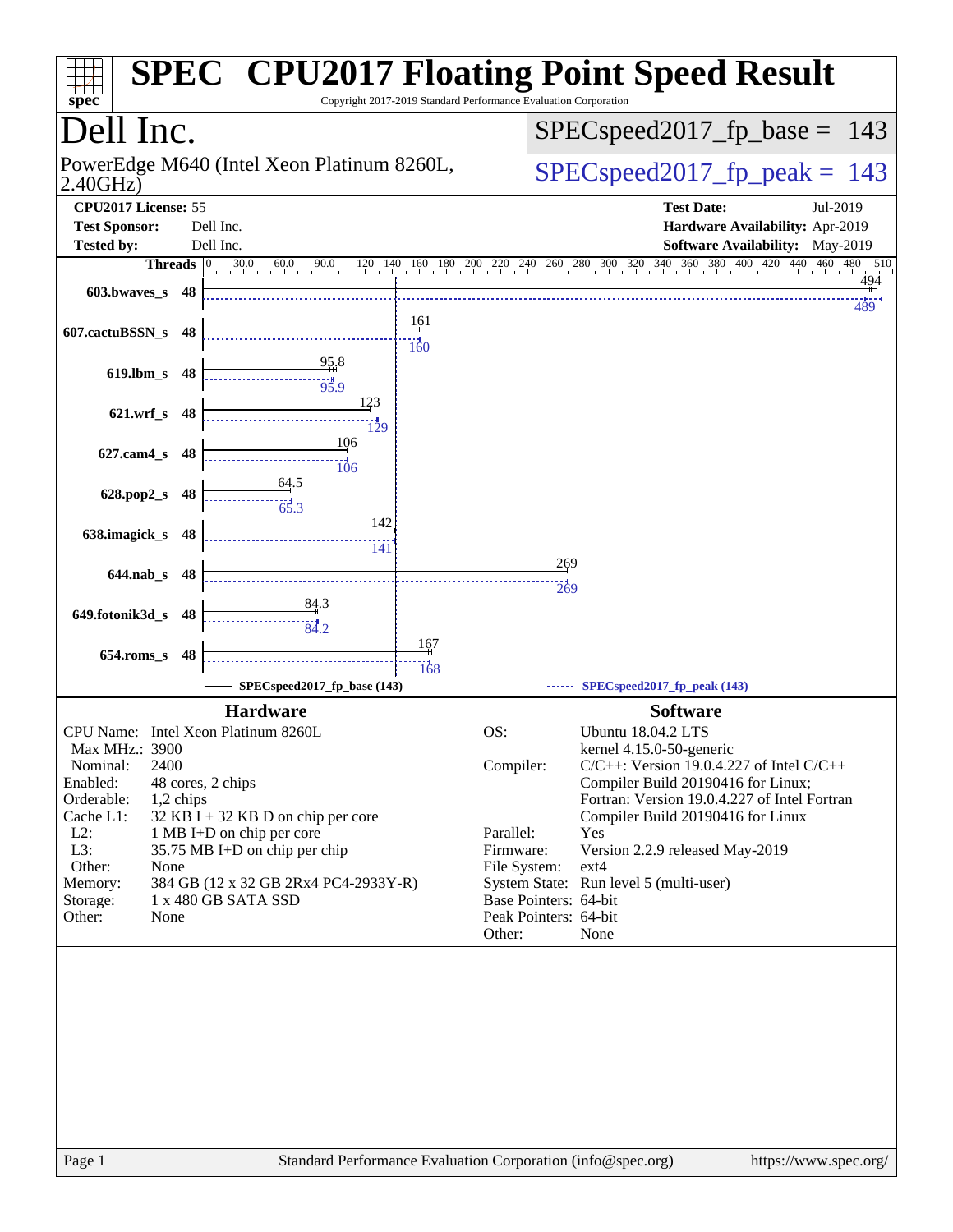

Copyright 2017-2019 Standard Performance Evaluation Corporation

## Dell Inc.

2.40GHz) PowerEdge M640 (Intel Xeon Platinum 8260L,  $\vert$  SPECspeed2017 fp\_peak = 143

SPECspeed2017 fp base =  $143$ 

**[CPU2017 License:](http://www.spec.org/auto/cpu2017/Docs/result-fields.html#CPU2017License)** 55 **[Test Date:](http://www.spec.org/auto/cpu2017/Docs/result-fields.html#TestDate)** Jul-2019 **[Test Sponsor:](http://www.spec.org/auto/cpu2017/Docs/result-fields.html#TestSponsor)** Dell Inc. **[Hardware Availability:](http://www.spec.org/auto/cpu2017/Docs/result-fields.html#HardwareAvailability)** Apr-2019 **[Tested by:](http://www.spec.org/auto/cpu2017/Docs/result-fields.html#Testedby)** Dell Inc. **[Software Availability:](http://www.spec.org/auto/cpu2017/Docs/result-fields.html#SoftwareAvailability)** May-2019

#### **[Results Table](http://www.spec.org/auto/cpu2017/Docs/result-fields.html#ResultsTable)**

|                           | <b>Base</b>    |                |       |                |              |                |            | <b>Peak</b>    |                |              |                |              |                |              |
|---------------------------|----------------|----------------|-------|----------------|--------------|----------------|------------|----------------|----------------|--------------|----------------|--------------|----------------|--------------|
| <b>Benchmark</b>          | <b>Threads</b> | <b>Seconds</b> | Ratio | <b>Seconds</b> | <b>Ratio</b> | <b>Seconds</b> | Ratio      | <b>Threads</b> | <b>Seconds</b> | <b>Ratio</b> | <b>Seconds</b> | <b>Ratio</b> | <b>Seconds</b> | <b>Ratio</b> |
| 603.bwaves_s              | 48             | 118            | 498   | 119            | 494          | 120            | 493        | 48             | <u> 121</u>    | 489          | 121            | 489          | 118            | 501          |
| 607.cactuBSSN s           | 48             | 104            | 161   | 104            | 160          | 104            | <b>161</b> | 48             | 104            | 160          | 104            | 160          | <b>104</b>     | 160          |
| $619.1$ bm s              | 48             | 53.3           | 98.3  | 54.7           | 95.8         | 55.9           | 93.6       | 48             | 54.6           | 95.9         | 54.2           | 96.7         | 55.3           | 94.7         |
| $621$ .wrf s              | 48             | 107            | 123   | 107            | 123          | 107            | 123        | 48             | 102            | 129          | 103            | 128          | 102            | <u>129</u>   |
| $627$ .cam4 s             | 48             | 83.4           | 106   | 83.4           | 106          | 83.5           | 106        | 48             | 83.3           | 106          | 83.5           | 106          | 83.3           | 106          |
| $628.pop2_s$              | 48             | 184            | 64.7  | 184            | 64.5         | 185            | 64.2       | 48             | 183            | 64.9         | 182            | 65.3         | 181            | 65.5         |
| 638.imagick_s             | 48             | 102            | 142   | 102            | 142          | 102            | 141        | 48             | 102            | 141          | 102            | 141          | 102            | <b>141</b>   |
| $644$ .nab s              | 48             | 64.9           | 269   | 65.0           | 269          | 64.8           | 269        | 48             | 64.9           | 269          | 64.9           | 269          | 64.9           | 269          |
| 649.fotonik3d s           | 48             | 108            | 84.7  | 108            | 84.3         | 110            | 83.2       | 48             | <b>108</b>     | 84.2         | 108            | 84.1         | 107            | 85.0         |
| $654$ .roms s             | 48             | 93.3           | 169   | 94.5           | <b>167</b>   | 94.5           | 167        | 48             | 94.1           | 167          | 93.9           | 168          | 93.9           | <b>168</b>   |
| $SPECspeed2017$ fp base = |                |                | 143   |                |              |                |            |                |                |              |                |              |                |              |

**[SPECspeed2017\\_fp\\_peak =](http://www.spec.org/auto/cpu2017/Docs/result-fields.html#SPECspeed2017fppeak) 143**

Results appear in the [order in which they were run.](http://www.spec.org/auto/cpu2017/Docs/result-fields.html#RunOrder) Bold underlined text [indicates a median measurement](http://www.spec.org/auto/cpu2017/Docs/result-fields.html#Median).

#### **[Submit Notes](http://www.spec.org/auto/cpu2017/Docs/result-fields.html#SubmitNotes)**

 The numactl mechanism was used to bind copies to processors. The config file option 'submit' was used to generate numactl commands to bind each copy to a specific processor. For details, please see the config file.

#### **[Operating System Notes](http://www.spec.org/auto/cpu2017/Docs/result-fields.html#OperatingSystemNotes)**

Stack size set to unlimited using "ulimit -s unlimited"

#### **[General Notes](http://www.spec.org/auto/cpu2017/Docs/result-fields.html#GeneralNotes)**

Environment variables set by runcpu before the start of the run: LD LIBRARY PATH = "/home/cpu2017/lib/ia32:/home/cpu2017/lib/intel64"

 Binaries compiled on a system with 1x Intel Core i9-7900X CPU + 32GB RAM memory using Redhat Enterprise Linux 7.5 NA: The test sponsor attests, as of date of publication, that CVE-2017-5754 (Meltdown) is mitigated in the system as tested and documented. Yes: The test sponsor attests, as of date of publication, that CVE-2017-5753 (Spectre variant 1) is mitigated in the system as tested and documented. Yes: The test sponsor attests, as of date of publication, that CVE-2017-5715 (Spectre variant 2) is mitigated in the system as tested and documented. Transparent Huge Pages enabled by default Prior to runcpu invocation Filesystem page cache synced and cleared with: sync; echo 3> /proc/sys/vm/drop\_caches runcpu command invoked through numactl i.e.: numactl --interleave=all runcpu <etc>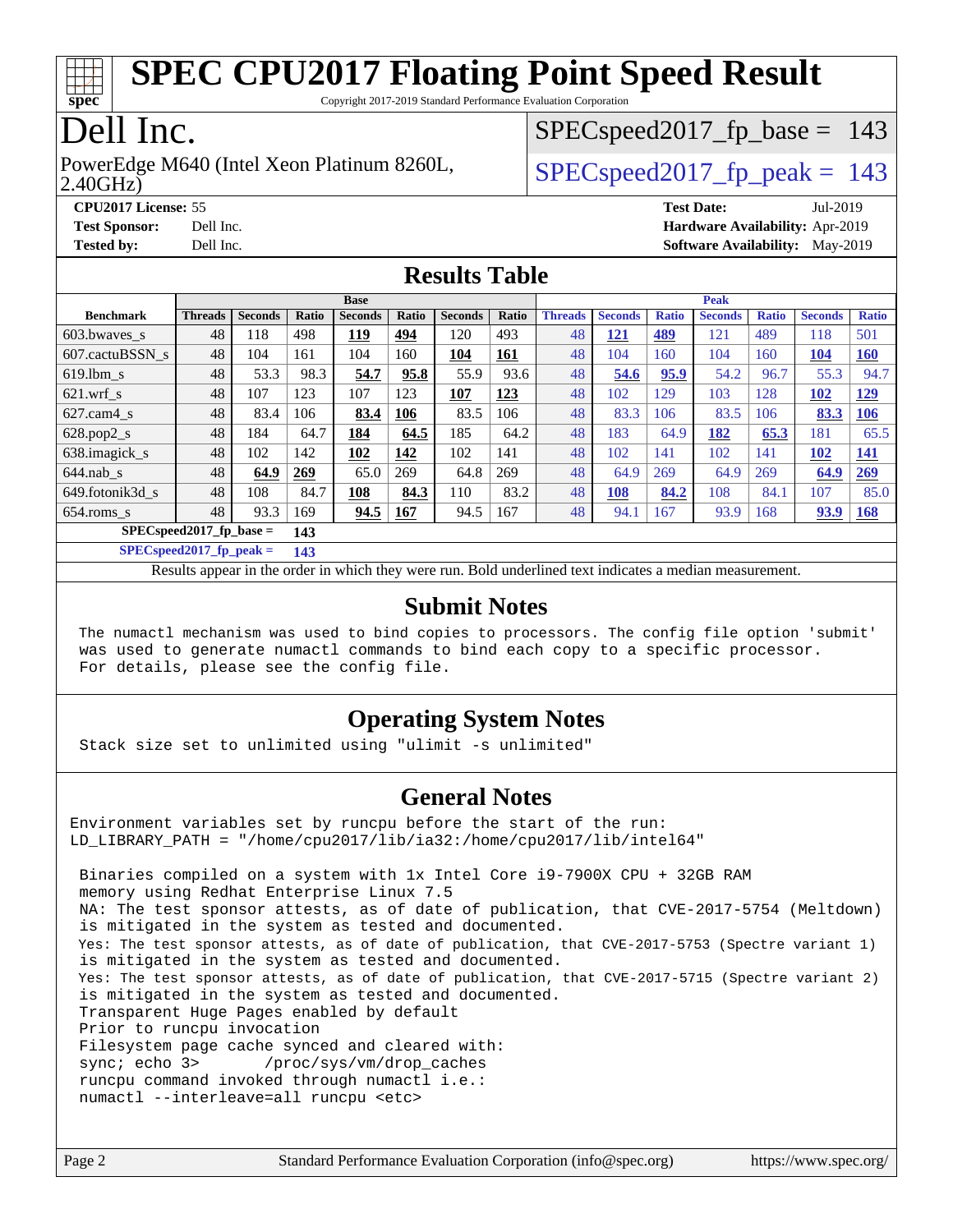

Copyright 2017-2019 Standard Performance Evaluation Corporation

## Dell Inc.

2.40GHz) PowerEdge M640 (Intel Xeon Platinum 8260L,  $\vert$  SPECspeed2017 fp\_peak = 143

SPECspeed2017 fp base =  $143$ 

**[CPU2017 License:](http://www.spec.org/auto/cpu2017/Docs/result-fields.html#CPU2017License)** 55 **[Test Date:](http://www.spec.org/auto/cpu2017/Docs/result-fields.html#TestDate)** Jul-2019 **[Test Sponsor:](http://www.spec.org/auto/cpu2017/Docs/result-fields.html#TestSponsor)** Dell Inc. **[Hardware Availability:](http://www.spec.org/auto/cpu2017/Docs/result-fields.html#HardwareAvailability)** Apr-2019 **[Tested by:](http://www.spec.org/auto/cpu2017/Docs/result-fields.html#Testedby)** Dell Inc. **[Software Availability:](http://www.spec.org/auto/cpu2017/Docs/result-fields.html#SoftwareAvailability)** May-2019

#### **[Platform Notes](http://www.spec.org/auto/cpu2017/Docs/result-fields.html#PlatformNotes)**

Page 3 Standard Performance Evaluation Corporation [\(info@spec.org\)](mailto:info@spec.org) <https://www.spec.org/> BIOS settings: ADDDC setting disabled Sub NUMA Cluster enabled Virtualization Technology disabled System Profile set to Custom CPU Performance set to Maximum Performance C States set to Autonomous C1E disabled Uncore Frequency set to Dynamic Energy Efficiency Policy set to Performance Memory Patrol Scrub disabled Logical Processor disabled CPU Interconnect Bus Link Power Management disabled PCI ASPM L1 Link Power Management disabled Sysinfo program /home/cpu2017/bin/sysinfo Rev: r5974 of 2018-05-19 9bcde8f2999c33d61f64985e45859ea9 running on intel-sut Tue Jul 2 23:01:51 2019 SUT (System Under Test) info as seen by some common utilities. For more information on this section, see <https://www.spec.org/cpu2017/Docs/config.html#sysinfo> From /proc/cpuinfo model name : Intel(R) Xeon(R) Platinum 8260L CPU @ 2.40GHz 2 "physical id"s (chips) 48 "processors" cores, siblings (Caution: counting these is hw and system dependent. The following excerpts from /proc/cpuinfo might not be reliable. Use with caution.) cpu cores : 24 siblings : 24 physical 0: cores 0 1 2 3 4 5 6 8 10 11 12 13 16 17 18 19 20 21 24 25 26 27 28 29 physical 1: cores 0 1 2 3 4 5 6 8 9 10 11 12 13 16 17 18 19 20 21 25 26 27 28 29 From lscpu: Architecture: x86\_64 CPU op-mode(s): 32-bit, 64-bit Byte Order: Little Endian  $CPU(s):$  48 On-line CPU(s) list: 0-47 Thread(s) per core: 1 Core(s) per socket: 24 Socket(s): 2 NUMA node(s): 2 Vendor ID: GenuineIntel CPU family: 6 Model: 85 Model name: Intel(R) Xeon(R) Platinum 8260L CPU @ 2.40GHz **(Continued on next page)**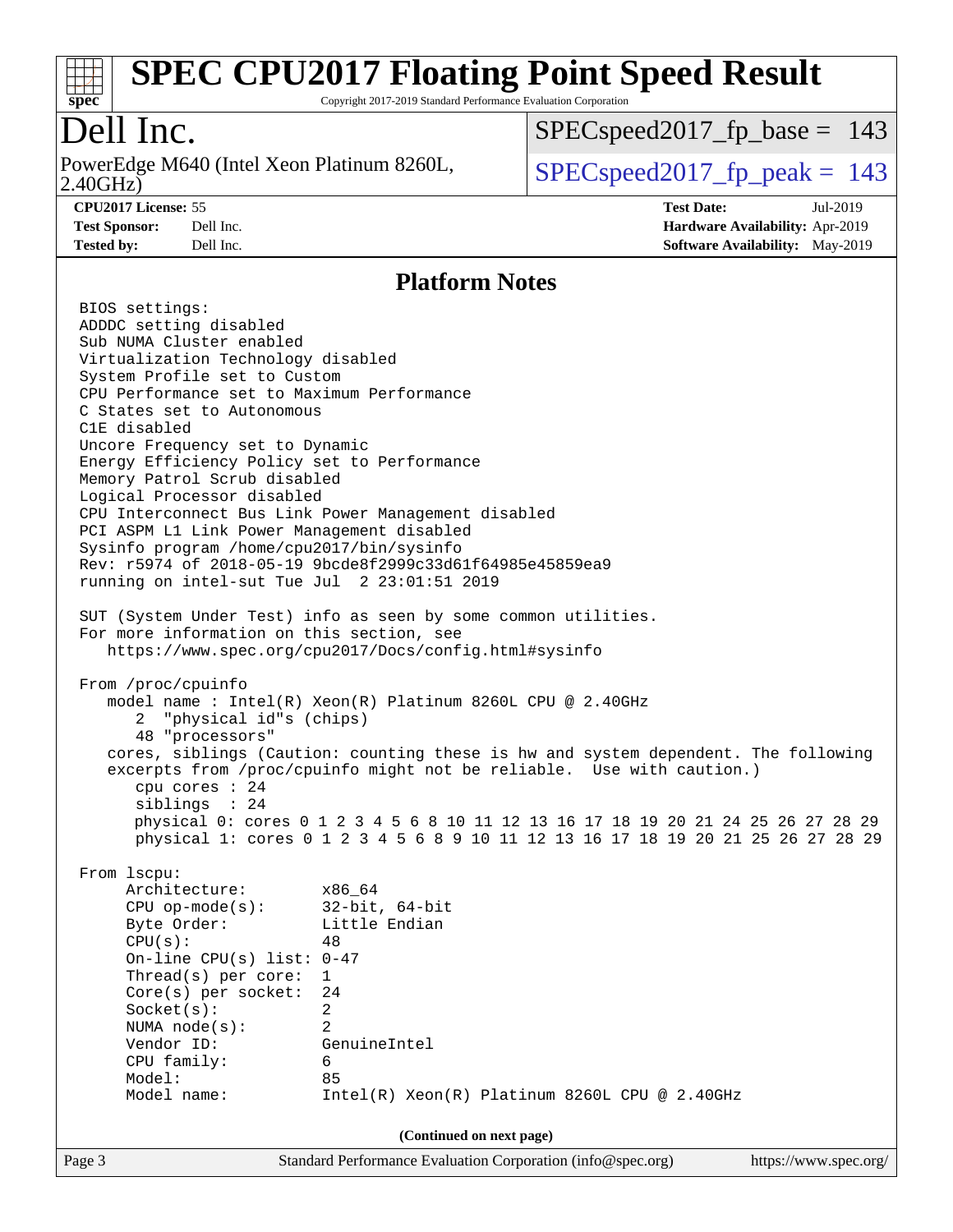

Copyright 2017-2019 Standard Performance Evaluation Corporation

## Dell Inc.

2.40GHz) PowerEdge M640 (Intel Xeon Platinum 8260L,  $\vert$  SPECspeed2017 fp\_peak = 143

SPECspeed2017 fp base =  $143$ 

**[CPU2017 License:](http://www.spec.org/auto/cpu2017/Docs/result-fields.html#CPU2017License)** 55 **[Test Date:](http://www.spec.org/auto/cpu2017/Docs/result-fields.html#TestDate)** Jul-2019 **[Test Sponsor:](http://www.spec.org/auto/cpu2017/Docs/result-fields.html#TestSponsor)** Dell Inc. **[Hardware Availability:](http://www.spec.org/auto/cpu2017/Docs/result-fields.html#HardwareAvailability)** Apr-2019 **[Tested by:](http://www.spec.org/auto/cpu2017/Docs/result-fields.html#Testedby)** Dell Inc. **[Software Availability:](http://www.spec.org/auto/cpu2017/Docs/result-fields.html#SoftwareAvailability)** May-2019

#### **[Platform Notes \(Continued\)](http://www.spec.org/auto/cpu2017/Docs/result-fields.html#PlatformNotes)**

 Stepping: 6 CPU MHz: 2480.646 BogoMIPS: 4800.00 Virtualization: VT-x L1d cache: 32K L1i cache: 32K L2 cache: 1024K L3 cache: 36608K NUMA node0 CPU(s): 0,2,4,6,8,10,12,14,16,18,20,22,24,26,28,30,32,34,36,38,40,42,44,46 NUMA node1 CPU(s): 1,3,5,7,9,11,13,15,17,19,21,23,25,27,29,31,33,35,37,39,41,43,45,47 Flags: fpu vme de pse tsc msr pae mce cx8 apic sep mtrr pge mca cmov pat pse36 clflush dts acpi mmx fxsr sse sse2 ss ht tm pbe syscall nx pdpe1gb rdtscp lm constant\_tsc art arch\_perfmon pebs bts rep\_good nopl xtopology nonstop\_tsc cpuid aperfmperf pni pclmulqdq dtes64 monitor ds\_cpl vmx smx est tm2 ssse3 sdbg fma cx16 xtpr pdcm pcid dca sse4\_1 sse4\_2 x2apic movbe popcnt aes xsave avx f16c rdrand lahf\_lm abm 3dnowprefetch cpuid\_fault epb cat\_l3 cdp\_l3 invpcid\_single intel\_ppin ssbd mba ibrs ibpb stibp ibrs\_enhanced tpr\_shadow vnmi flexpriority ept vpid fsgsbase tsc\_adjust bmi1 hle avx2 smep bmi2 erms invpcid rtm cqm mpx rdt\_a avx512f avx512dq rdseed adx smap clflushopt clwb intel\_pt avx512cd avx512bw avx512vl xsaveopt xsavec xgetbv1 xsaves cqm\_llc cqm\_occup\_llc cqm\_mbm\_total cqm\_mbm\_local dtherm ida arat pln pts pku ospke avx512\_vnni md\_clear flush\_l1d arch\_capabilities /proc/cpuinfo cache data cache size : 36608 KB From numactl --hardware WARNING: a numactl 'node' might or might not correspond to a physical chip. available: 2 nodes (0-1) node 0 cpus: 0 2 4 6 8 10 12 14 16 18 20 22 24 26 28 30 32 34 36 38 40 42 44 46 node 0 size: 191892 MB node 0 free: 187253 MB node 1 cpus: 1 3 5 7 9 11 13 15 17 19 21 23 25 27 29 31 33 35 37 39 41 43 45 47 node 1 size: 193530 MB node 1 free: 190178 MB node distances: node 0 1 0: 10 21 1: 21 10 From /proc/meminfo MemTotal: 394673156 kB HugePages\_Total: 0 Hugepagesize: 2048 kB /usr/bin/lsb\_release -d **(Continued on next page)**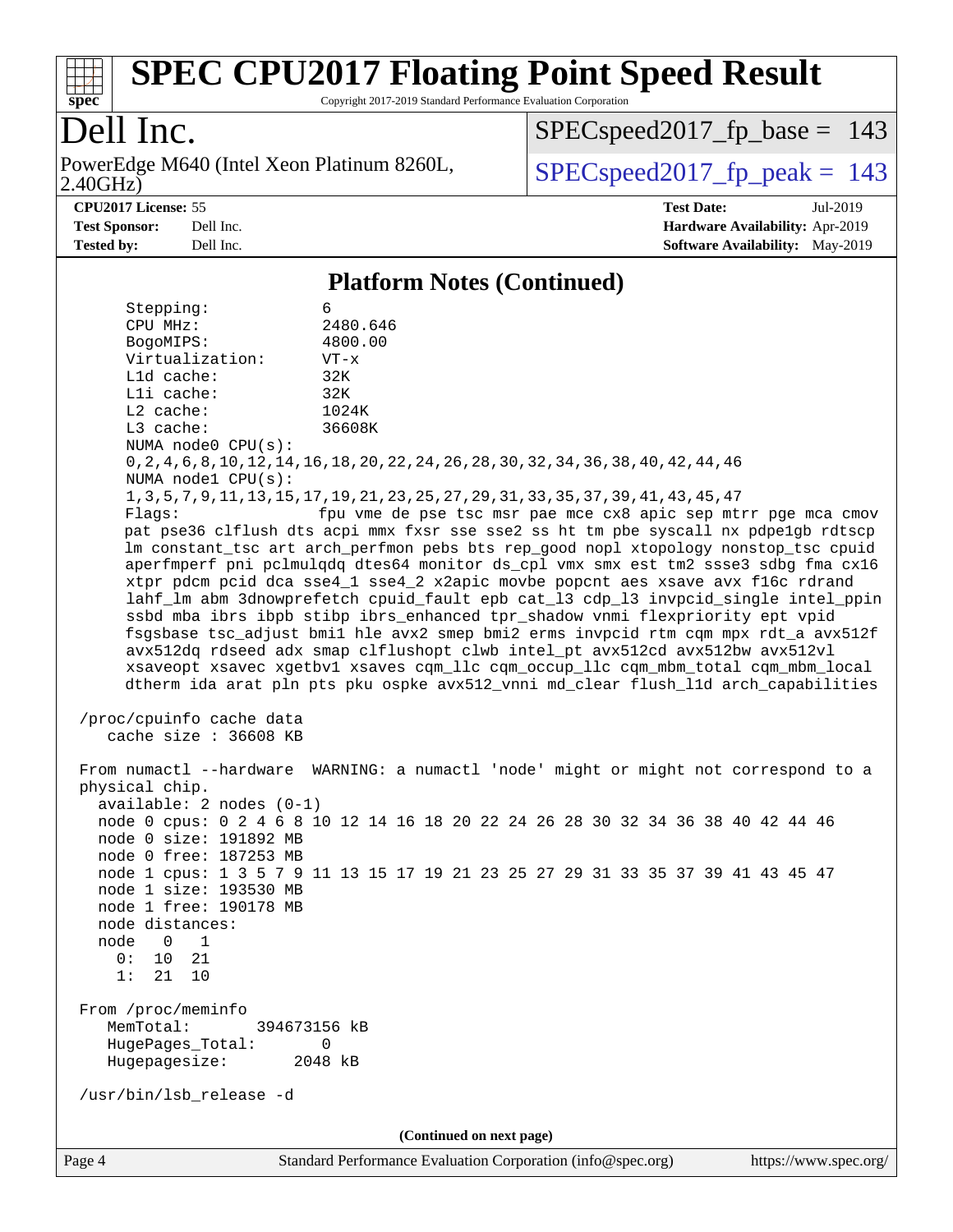

Copyright 2017-2019 Standard Performance Evaluation Corporation

### Dell Inc.

2.40GHz) PowerEdge M640 (Intel Xeon Platinum 8260L,  $\vert$  SPECspeed2017 fp\_peak = 143

 $SPEC speed2017_fp\_base = 143$ 

**[Tested by:](http://www.spec.org/auto/cpu2017/Docs/result-fields.html#Testedby)** Dell Inc. **[Software Availability:](http://www.spec.org/auto/cpu2017/Docs/result-fields.html#SoftwareAvailability)** May-2019

**[CPU2017 License:](http://www.spec.org/auto/cpu2017/Docs/result-fields.html#CPU2017License)** 55 **[Test Date:](http://www.spec.org/auto/cpu2017/Docs/result-fields.html#TestDate)** Jul-2019 **[Test Sponsor:](http://www.spec.org/auto/cpu2017/Docs/result-fields.html#TestSponsor)** Dell Inc. **[Hardware Availability:](http://www.spec.org/auto/cpu2017/Docs/result-fields.html#HardwareAvailability)** Apr-2019

#### **[Platform Notes \(Continued\)](http://www.spec.org/auto/cpu2017/Docs/result-fields.html#PlatformNotes)**

Ubuntu 18.04.2 LTS

 From /etc/\*release\* /etc/\*version\* debian\_version: buster/sid os-release: NAME="Ubuntu" VERSION="18.04.2 LTS (Bionic Beaver)" ID=ubuntu ID\_LIKE=debian PRETTY\_NAME="Ubuntu 18.04.2 LTS" VERSION\_ID="18.04" HOME\_URL="<https://www.ubuntu.com/"> SUPPORT\_URL="<https://help.ubuntu.com/"> uname -a: Linux intel-sut 4.15.0-50-generic #54-Ubuntu SMP Mon May 6 18:46:08 UTC 2019 x86\_64 x86\_64 x86\_64 GNU/Linux Kernel self-reported vulnerability status: CVE-2017-5754 (Meltdown): Not affected CVE-2017-5753 (Spectre variant 1): Mitigation: \_\_user pointer sanitization CVE-2017-5715 (Spectre variant 2): Mitigation: Enhanced IBRS, IBPB: conditional, RSB filling run-level 5 Jul 2 18:24 SPEC is set to: /home/cpu2017 Filesystem Type Size Used Avail Use% Mounted on /dev/sda2 ext4 439G 39G 378G 10% / Additional information from dmidecode follows. WARNING: Use caution when you interpret this section. The 'dmidecode' program reads system data which is "intended to allow hardware to be accurately determined", but the intent may not be met, as there are frequent changes to hardware, firmware, and the "DMTF SMBIOS" standard. BIOS Dell Inc. 2.2.9 05/08/2019 Memory: 6x 00AD00B300AD HMA84GR7CJR4N-WM 32 GB 2 rank 2933 1x 00AD063200AD HMA84GR7CJR4N-WM 32 GB 2 rank 2933 5x 00AD069D00AD HMA84GR7CJR4N-WM 32 GB 2 rank 2933 4x Not Specified Not Specified (End of data from sysinfo program)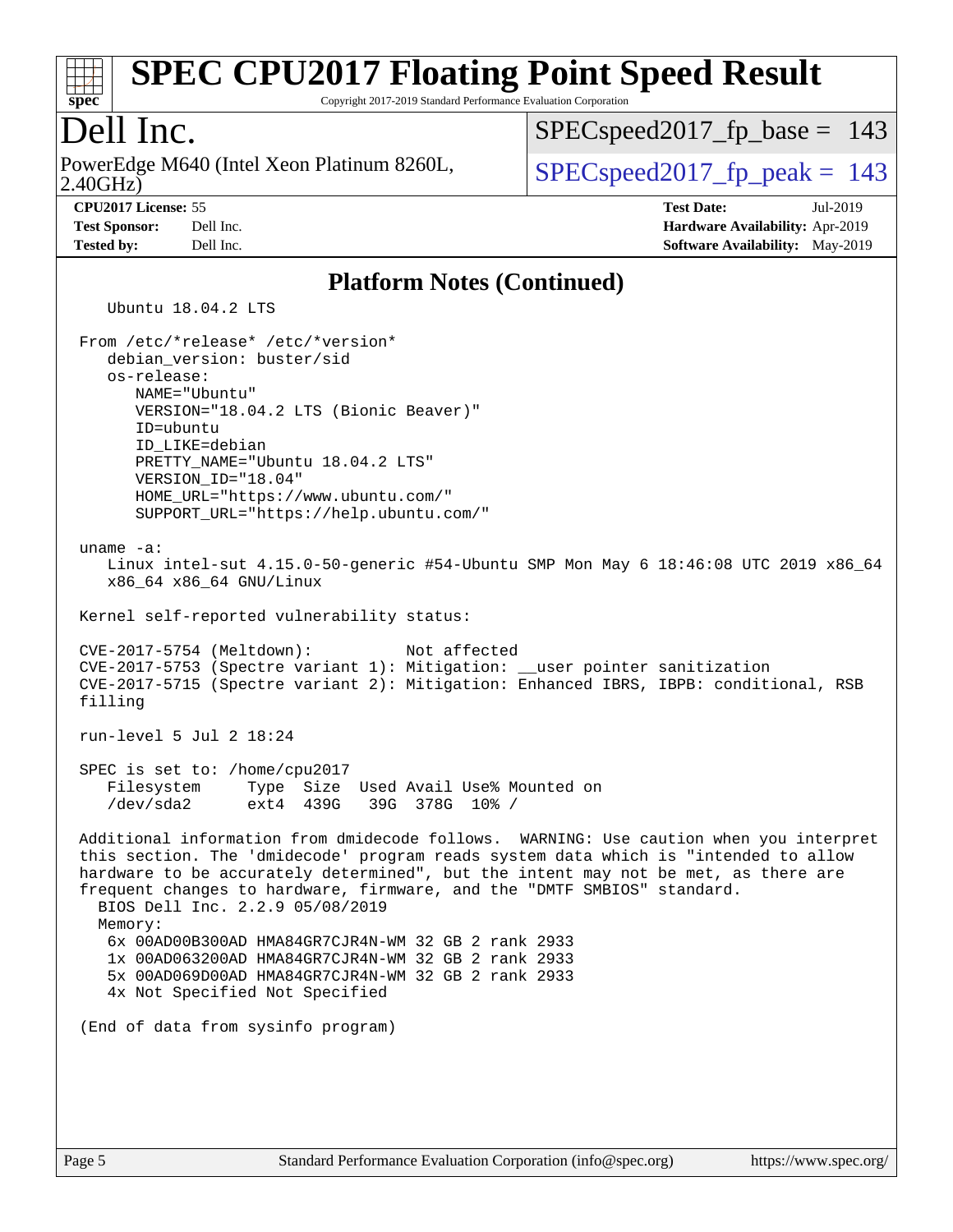

Copyright 2017-2019 Standard Performance Evaluation Corporation

## Dell Inc.

2.40GHz) PowerEdge M640 (Intel Xeon Platinum 8260L,  $\sum_{\text{SPEC speed2017\_fp\_peak}} 143$ 

[SPECspeed2017\\_fp\\_base =](http://www.spec.org/auto/cpu2017/Docs/result-fields.html#SPECspeed2017fpbase) 143

**[CPU2017 License:](http://www.spec.org/auto/cpu2017/Docs/result-fields.html#CPU2017License)** 55 **[Test Date:](http://www.spec.org/auto/cpu2017/Docs/result-fields.html#TestDate)** Jul-2019 **[Test Sponsor:](http://www.spec.org/auto/cpu2017/Docs/result-fields.html#TestSponsor)** Dell Inc. **[Hardware Availability:](http://www.spec.org/auto/cpu2017/Docs/result-fields.html#HardwareAvailability)** Apr-2019 **[Tested by:](http://www.spec.org/auto/cpu2017/Docs/result-fields.html#Testedby)** Dell Inc. Dell Inc. **[Software Availability:](http://www.spec.org/auto/cpu2017/Docs/result-fields.html#SoftwareAvailability)** May-2019

#### **[Compiler Version Notes](http://www.spec.org/auto/cpu2017/Docs/result-fields.html#CompilerVersionNotes)**

| Standard Performance Evaluation Corporation (info@spec.org)<br>https://www.spec.org/<br>Page 6                                                                                                                                                                                               |
|----------------------------------------------------------------------------------------------------------------------------------------------------------------------------------------------------------------------------------------------------------------------------------------------|
| (Continued on next page)                                                                                                                                                                                                                                                                     |
| 64, Version 19.0.4.227 Build 20190416<br>Copyright (C) 1985-2019 Intel Corporation. All rights reserved.<br>Intel(R) C Intel(R) 64 Compiler for applications running on Intel(R) 64,<br>Version 19.0.4.227 Build 20190416<br>Copyright (C) 1985-2019 Intel Corporation. All rights reserved. |
| $Intel(R)$ Fortran Intel(R) 64 Compiler for applications running on Intel(R)                                                                                                                                                                                                                 |
| CC 621.wrf_s(base) 627.cam4_s(base, peak) 628.pop2_s(base)                                                                                                                                                                                                                                   |
| Copyright (C) 1985-2019 Intel Corporation. All rights reserved.                                                                                                                                                                                                                              |
| Intel(R) Fortran Intel(R) 64 Compiler for applications running on Intel(R)<br>64, Version 19.0.4.227 Build 20190416                                                                                                                                                                          |
| 603.bwaves_s(peak) 649.fotonik3d_s(peak)<br>FC.                                                                                                                                                                                                                                              |
| $Intel(R)$ Fortran Intel(R) 64 Compiler for applications running on Intel(R)<br>64, Version 19.0.4.227 Build 20190416<br>Copyright (C) 1985-2019 Intel Corporation. All rights reserved.                                                                                                     |
| FC 603.bwaves_s(base) 649.fotonik3d_s(base) 654.roms_s(base, peak)                                                                                                                                                                                                                           |
|                                                                                                                                                                                                                                                                                              |
| 64, Version 19.0.4.227 Build 20190416<br>Copyright (C) 1985-2019 Intel Corporation. All rights reserved.                                                                                                                                                                                     |
| Copyright (C) 1985-2019 Intel Corporation. All rights reserved.<br>$Intel(R)$ Fortran Intel(R) 64 Compiler for applications running on Intel(R)                                                                                                                                              |
| Version 19.0.4.227 Build 20190416<br>Copyright (C) 1985-2019 Intel Corporation. All rights reserved.<br>Intel(R) C Intel(R) 64 Compiler for applications running on Intel(R) 64,<br>Version 19.0.4.227 Build 20190416                                                                        |
| $Intel(R)$ C++ Intel(R) 64 Compiler for applications running on Intel(R) 64,                                                                                                                                                                                                                 |
| 607.cactuBSSN_s(base, peak)<br>FC.                                                                                                                                                                                                                                                           |
| Version 19.0.4.227 Build 20190416<br>Copyright (C) 1985-2019 Intel Corporation. All rights reserved.                                                                                                                                                                                         |
| Intel(R) C Intel(R) 64 Compiler for applications running on Intel(R) 64,                                                                                                                                                                                                                     |
| CC 619.1bm_s(base, peak) 638.imagick_s(base, peak) 644.nab_s(base, peak)                                                                                                                                                                                                                     |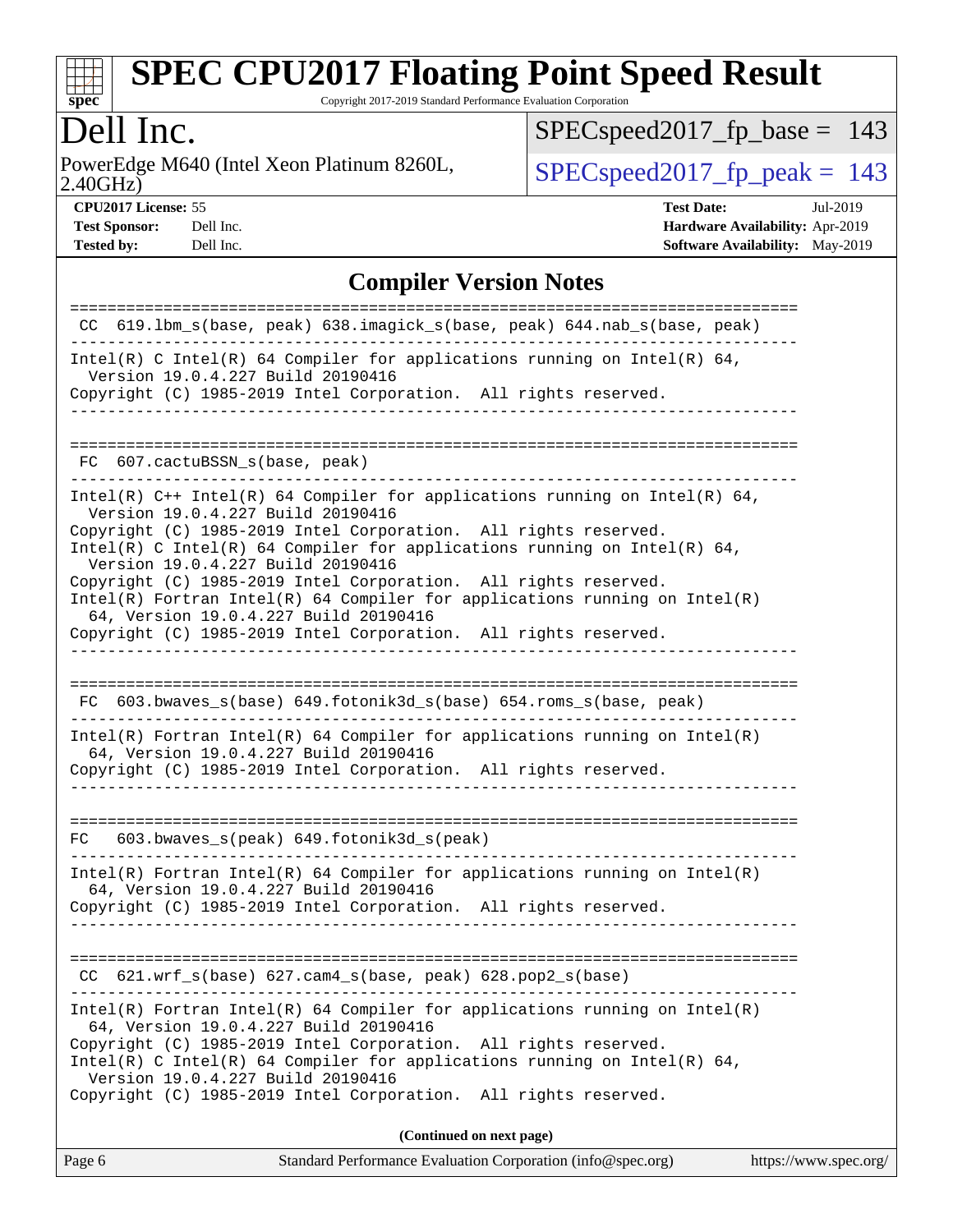

Copyright 2017-2019 Standard Performance Evaluation Corporation

## Dell Inc.

2.40GHz) PowerEdge M640 (Intel Xeon Platinum 8260L,  $\vert$  SPECspeed2017 fp\_peak = 143

SPECspeed2017 fp base =  $143$ 

==============================================================================

| <b>Test Sponsor:</b> Dell Inc. |           | Hardware Availability: Apr-2019        |  |
|--------------------------------|-----------|----------------------------------------|--|
| <b>Tested by:</b>              | Dell Inc. | <b>Software Availability:</b> May-2019 |  |

**[CPU2017 License:](http://www.spec.org/auto/cpu2017/Docs/result-fields.html#CPU2017License)** 55 **[Test Date:](http://www.spec.org/auto/cpu2017/Docs/result-fields.html#TestDate)** Jul-2019 **[Test Sponsor:](http://www.spec.org/auto/cpu2017/Docs/result-fields.html#TestSponsor)** Dell Inc. **[Hardware Availability:](http://www.spec.org/auto/cpu2017/Docs/result-fields.html#HardwareAvailability)** Apr-2019

### **[Compiler Version Notes \(Continued\)](http://www.spec.org/auto/cpu2017/Docs/result-fields.html#CompilerVersionNotes)**

|  | $CC$ $621.wrf_s(peak)$ $628.pop2_s(peak)$ |  |
|--|-------------------------------------------|--|

------------------------------------------------------------------------------

------------------------------------------------------------------------------ Intel(R) Fortran Intel(R) 64 Compiler for applications running on Intel(R) 64, Version 19.0.4.227 Build 20190416 Copyright (C) 1985-2019 Intel Corporation. All rights reserved. Intel(R) C Intel(R) 64 Compiler for applications running on Intel(R) 64, Version 19.0.4.227 Build 20190416 Copyright (C) 1985-2019 Intel Corporation. All rights reserved.

------------------------------------------------------------------------------

**[Base Compiler Invocation](http://www.spec.org/auto/cpu2017/Docs/result-fields.html#BaseCompilerInvocation)**

[C benchmarks](http://www.spec.org/auto/cpu2017/Docs/result-fields.html#Cbenchmarks): [icc -m64 -std=c11](http://www.spec.org/cpu2017/results/res2019q3/cpu2017-20190722-16257.flags.html#user_CCbase_intel_icc_64bit_c11_33ee0cdaae7deeeab2a9725423ba97205ce30f63b9926c2519791662299b76a0318f32ddfffdc46587804de3178b4f9328c46fa7c2b0cd779d7a61945c91cd35)

[Fortran benchmarks](http://www.spec.org/auto/cpu2017/Docs/result-fields.html#Fortranbenchmarks): [ifort -m64](http://www.spec.org/cpu2017/results/res2019q3/cpu2017-20190722-16257.flags.html#user_FCbase_intel_ifort_64bit_24f2bb282fbaeffd6157abe4f878425411749daecae9a33200eee2bee2fe76f3b89351d69a8130dd5949958ce389cf37ff59a95e7a40d588e8d3a57e0c3fd751)

[Benchmarks using both Fortran and C](http://www.spec.org/auto/cpu2017/Docs/result-fields.html#BenchmarksusingbothFortranandC): [ifort -m64](http://www.spec.org/cpu2017/results/res2019q3/cpu2017-20190722-16257.flags.html#user_CC_FCbase_intel_ifort_64bit_24f2bb282fbaeffd6157abe4f878425411749daecae9a33200eee2bee2fe76f3b89351d69a8130dd5949958ce389cf37ff59a95e7a40d588e8d3a57e0c3fd751) [icc -m64 -std=c11](http://www.spec.org/cpu2017/results/res2019q3/cpu2017-20190722-16257.flags.html#user_CC_FCbase_intel_icc_64bit_c11_33ee0cdaae7deeeab2a9725423ba97205ce30f63b9926c2519791662299b76a0318f32ddfffdc46587804de3178b4f9328c46fa7c2b0cd779d7a61945c91cd35)

[Benchmarks using Fortran, C, and C++:](http://www.spec.org/auto/cpu2017/Docs/result-fields.html#BenchmarksusingFortranCandCXX) [icpc -m64](http://www.spec.org/cpu2017/results/res2019q3/cpu2017-20190722-16257.flags.html#user_CC_CXX_FCbase_intel_icpc_64bit_4ecb2543ae3f1412ef961e0650ca070fec7b7afdcd6ed48761b84423119d1bf6bdf5cad15b44d48e7256388bc77273b966e5eb805aefd121eb22e9299b2ec9d9) [icc -m64 -std=c11](http://www.spec.org/cpu2017/results/res2019q3/cpu2017-20190722-16257.flags.html#user_CC_CXX_FCbase_intel_icc_64bit_c11_33ee0cdaae7deeeab2a9725423ba97205ce30f63b9926c2519791662299b76a0318f32ddfffdc46587804de3178b4f9328c46fa7c2b0cd779d7a61945c91cd35) [ifort -m64](http://www.spec.org/cpu2017/results/res2019q3/cpu2017-20190722-16257.flags.html#user_CC_CXX_FCbase_intel_ifort_64bit_24f2bb282fbaeffd6157abe4f878425411749daecae9a33200eee2bee2fe76f3b89351d69a8130dd5949958ce389cf37ff59a95e7a40d588e8d3a57e0c3fd751)

### **[Base Portability Flags](http://www.spec.org/auto/cpu2017/Docs/result-fields.html#BasePortabilityFlags)**

 603.bwaves\_s: [-DSPEC\\_LP64](http://www.spec.org/cpu2017/results/res2019q3/cpu2017-20190722-16257.flags.html#suite_basePORTABILITY603_bwaves_s_DSPEC_LP64) 607.cactuBSSN\_s: [-DSPEC\\_LP64](http://www.spec.org/cpu2017/results/res2019q3/cpu2017-20190722-16257.flags.html#suite_basePORTABILITY607_cactuBSSN_s_DSPEC_LP64) 619.lbm\_s: [-DSPEC\\_LP64](http://www.spec.org/cpu2017/results/res2019q3/cpu2017-20190722-16257.flags.html#suite_basePORTABILITY619_lbm_s_DSPEC_LP64) 621.wrf\_s: [-DSPEC\\_LP64](http://www.spec.org/cpu2017/results/res2019q3/cpu2017-20190722-16257.flags.html#suite_basePORTABILITY621_wrf_s_DSPEC_LP64) [-DSPEC\\_CASE\\_FLAG](http://www.spec.org/cpu2017/results/res2019q3/cpu2017-20190722-16257.flags.html#b621.wrf_s_baseCPORTABILITY_DSPEC_CASE_FLAG) [-convert big\\_endian](http://www.spec.org/cpu2017/results/res2019q3/cpu2017-20190722-16257.flags.html#user_baseFPORTABILITY621_wrf_s_convert_big_endian_c3194028bc08c63ac5d04de18c48ce6d347e4e562e8892b8bdbdc0214820426deb8554edfa529a3fb25a586e65a3d812c835984020483e7e73212c4d31a38223) 627.cam4\_s: [-DSPEC\\_LP64](http://www.spec.org/cpu2017/results/res2019q3/cpu2017-20190722-16257.flags.html#suite_basePORTABILITY627_cam4_s_DSPEC_LP64) [-DSPEC\\_CASE\\_FLAG](http://www.spec.org/cpu2017/results/res2019q3/cpu2017-20190722-16257.flags.html#b627.cam4_s_baseCPORTABILITY_DSPEC_CASE_FLAG) 628.pop2\_s: [-DSPEC\\_LP64](http://www.spec.org/cpu2017/results/res2019q3/cpu2017-20190722-16257.flags.html#suite_basePORTABILITY628_pop2_s_DSPEC_LP64) [-DSPEC\\_CASE\\_FLAG](http://www.spec.org/cpu2017/results/res2019q3/cpu2017-20190722-16257.flags.html#b628.pop2_s_baseCPORTABILITY_DSPEC_CASE_FLAG) [-convert big\\_endian](http://www.spec.org/cpu2017/results/res2019q3/cpu2017-20190722-16257.flags.html#user_baseFPORTABILITY628_pop2_s_convert_big_endian_c3194028bc08c63ac5d04de18c48ce6d347e4e562e8892b8bdbdc0214820426deb8554edfa529a3fb25a586e65a3d812c835984020483e7e73212c4d31a38223) [-assume byterecl](http://www.spec.org/cpu2017/results/res2019q3/cpu2017-20190722-16257.flags.html#user_baseFPORTABILITY628_pop2_s_assume_byterecl_7e47d18b9513cf18525430bbf0f2177aa9bf368bc7a059c09b2c06a34b53bd3447c950d3f8d6c70e3faf3a05c8557d66a5798b567902e8849adc142926523472) 638.imagick\_s: [-DSPEC\\_LP64](http://www.spec.org/cpu2017/results/res2019q3/cpu2017-20190722-16257.flags.html#suite_basePORTABILITY638_imagick_s_DSPEC_LP64) 644.nab\_s: [-DSPEC\\_LP64](http://www.spec.org/cpu2017/results/res2019q3/cpu2017-20190722-16257.flags.html#suite_basePORTABILITY644_nab_s_DSPEC_LP64) 649.fotonik3d\_s: [-DSPEC\\_LP64](http://www.spec.org/cpu2017/results/res2019q3/cpu2017-20190722-16257.flags.html#suite_basePORTABILITY649_fotonik3d_s_DSPEC_LP64) 654.roms\_s: [-DSPEC\\_LP64](http://www.spec.org/cpu2017/results/res2019q3/cpu2017-20190722-16257.flags.html#suite_basePORTABILITY654_roms_s_DSPEC_LP64)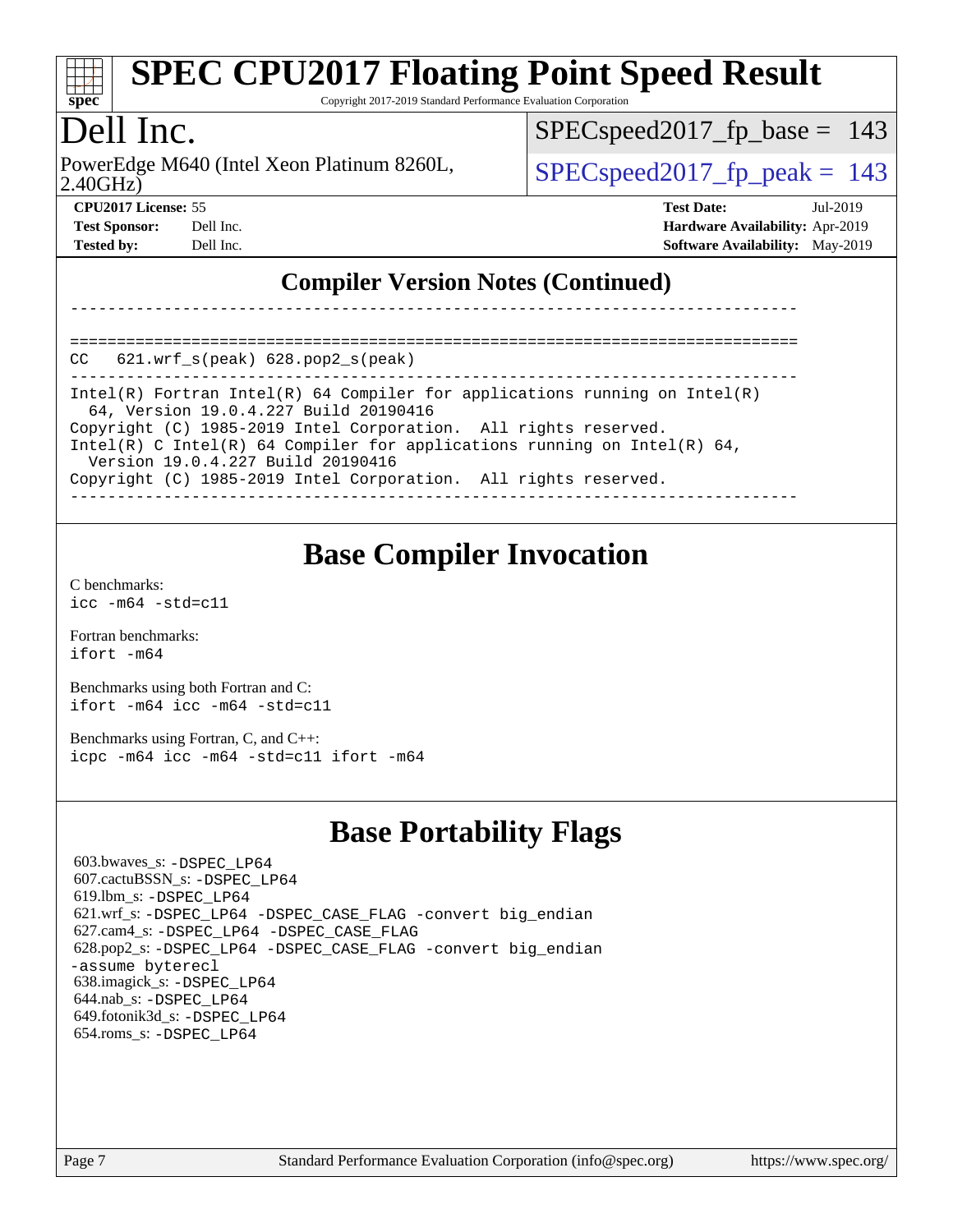

Copyright 2017-2019 Standard Performance Evaluation Corporation

## Dell Inc.

2.40GHz) PowerEdge M640 (Intel Xeon Platinum 8260L,  $\vert$  SPECspeed2017 fp\_peak = 143

 $SPEC speed2017_fp\_base = 143$ 

**[CPU2017 License:](http://www.spec.org/auto/cpu2017/Docs/result-fields.html#CPU2017License)** 55 **[Test Date:](http://www.spec.org/auto/cpu2017/Docs/result-fields.html#TestDate)** Jul-2019

**[Test Sponsor:](http://www.spec.org/auto/cpu2017/Docs/result-fields.html#TestSponsor)** Dell Inc. **[Hardware Availability:](http://www.spec.org/auto/cpu2017/Docs/result-fields.html#HardwareAvailability)** Apr-2019 **[Tested by:](http://www.spec.org/auto/cpu2017/Docs/result-fields.html#Testedby)** Dell Inc. **[Software Availability:](http://www.spec.org/auto/cpu2017/Docs/result-fields.html#SoftwareAvailability)** May-2019

### **[Base Optimization Flags](http://www.spec.org/auto/cpu2017/Docs/result-fields.html#BaseOptimizationFlags)**

[C benchmarks:](http://www.spec.org/auto/cpu2017/Docs/result-fields.html#Cbenchmarks)

```
-xCORE-AVX512 -ipo -O3 -no-prec-div -qopt-prefetch
-ffinite-math-only -qopt-mem-layout-trans=4 -qopenmp -DSPEC_OPENMP
Fortran benchmarks: 
-xCORE-AVX512-ipo-O3-no-prec-div-qopt-prefetch
-ffinite-math-only -qopt-mem-layout-trans=4 -qopenmp
-nostandard-realloc-lhs
Benchmarks using both Fortran and C: 
-xCORE-AVX512 -ipo -O3 -no-prec-div -qopt-prefetch
-ffinite-math-only -qopt-mem-layout-trans=4 -qopenmp -DSPEC_OPENMP
-nostandard-realloc-lhs
Benchmarks using Fortran, C, and C++: 
-xCORE-AVX512 -ipo -O3 -no-prec-div -qopt-prefetch
-ffinite-math-only -qopt-mem-layout-trans=4 -qopenmp -DSPEC_OPENMP
-nostandard-realloc-lhs
```
## **[Peak Compiler Invocation](http://www.spec.org/auto/cpu2017/Docs/result-fields.html#PeakCompilerInvocation)**

[C benchmarks](http://www.spec.org/auto/cpu2017/Docs/result-fields.html#Cbenchmarks): [icc -m64 -std=c11](http://www.spec.org/cpu2017/results/res2019q3/cpu2017-20190722-16257.flags.html#user_CCpeak_intel_icc_64bit_c11_33ee0cdaae7deeeab2a9725423ba97205ce30f63b9926c2519791662299b76a0318f32ddfffdc46587804de3178b4f9328c46fa7c2b0cd779d7a61945c91cd35)

[Fortran benchmarks](http://www.spec.org/auto/cpu2017/Docs/result-fields.html#Fortranbenchmarks): [ifort -m64](http://www.spec.org/cpu2017/results/res2019q3/cpu2017-20190722-16257.flags.html#user_FCpeak_intel_ifort_64bit_24f2bb282fbaeffd6157abe4f878425411749daecae9a33200eee2bee2fe76f3b89351d69a8130dd5949958ce389cf37ff59a95e7a40d588e8d3a57e0c3fd751)

[Benchmarks using both Fortran and C](http://www.spec.org/auto/cpu2017/Docs/result-fields.html#BenchmarksusingbothFortranandC): [ifort -m64](http://www.spec.org/cpu2017/results/res2019q3/cpu2017-20190722-16257.flags.html#user_CC_FCpeak_intel_ifort_64bit_24f2bb282fbaeffd6157abe4f878425411749daecae9a33200eee2bee2fe76f3b89351d69a8130dd5949958ce389cf37ff59a95e7a40d588e8d3a57e0c3fd751) [icc -m64 -std=c11](http://www.spec.org/cpu2017/results/res2019q3/cpu2017-20190722-16257.flags.html#user_CC_FCpeak_intel_icc_64bit_c11_33ee0cdaae7deeeab2a9725423ba97205ce30f63b9926c2519791662299b76a0318f32ddfffdc46587804de3178b4f9328c46fa7c2b0cd779d7a61945c91cd35)

[Benchmarks using Fortran, C, and C++:](http://www.spec.org/auto/cpu2017/Docs/result-fields.html#BenchmarksusingFortranCandCXX) [icpc -m64](http://www.spec.org/cpu2017/results/res2019q3/cpu2017-20190722-16257.flags.html#user_CC_CXX_FCpeak_intel_icpc_64bit_4ecb2543ae3f1412ef961e0650ca070fec7b7afdcd6ed48761b84423119d1bf6bdf5cad15b44d48e7256388bc77273b966e5eb805aefd121eb22e9299b2ec9d9) [icc -m64 -std=c11](http://www.spec.org/cpu2017/results/res2019q3/cpu2017-20190722-16257.flags.html#user_CC_CXX_FCpeak_intel_icc_64bit_c11_33ee0cdaae7deeeab2a9725423ba97205ce30f63b9926c2519791662299b76a0318f32ddfffdc46587804de3178b4f9328c46fa7c2b0cd779d7a61945c91cd35) [ifort -m64](http://www.spec.org/cpu2017/results/res2019q3/cpu2017-20190722-16257.flags.html#user_CC_CXX_FCpeak_intel_ifort_64bit_24f2bb282fbaeffd6157abe4f878425411749daecae9a33200eee2bee2fe76f3b89351d69a8130dd5949958ce389cf37ff59a95e7a40d588e8d3a57e0c3fd751)

## **[Peak Portability Flags](http://www.spec.org/auto/cpu2017/Docs/result-fields.html#PeakPortabilityFlags)**

Same as Base Portability Flags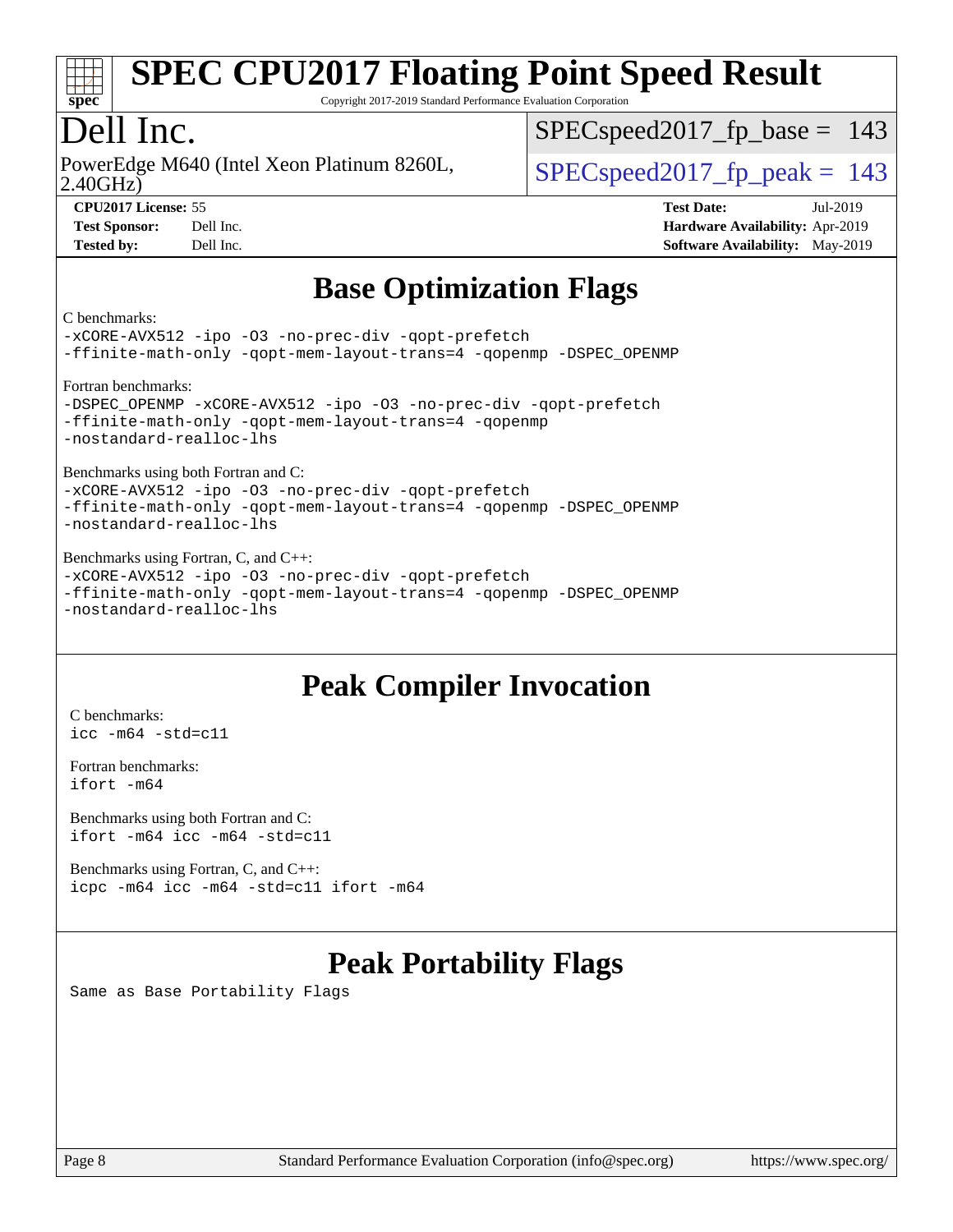

Copyright 2017-2019 Standard Performance Evaluation Corporation

### Dell Inc.

2.40GHz) PowerEdge M640 (Intel Xeon Platinum 8260L,  $\vert$  SPECspeed2017 fp\_peak = 143

SPECspeed2017 fp base =  $143$ 

**[CPU2017 License:](http://www.spec.org/auto/cpu2017/Docs/result-fields.html#CPU2017License)** 55 **[Test Date:](http://www.spec.org/auto/cpu2017/Docs/result-fields.html#TestDate)** Jul-2019 **[Test Sponsor:](http://www.spec.org/auto/cpu2017/Docs/result-fields.html#TestSponsor)** Dell Inc. **[Hardware Availability:](http://www.spec.org/auto/cpu2017/Docs/result-fields.html#HardwareAvailability)** Apr-2019 **[Tested by:](http://www.spec.org/auto/cpu2017/Docs/result-fields.html#Testedby)** Dell Inc. **[Software Availability:](http://www.spec.org/auto/cpu2017/Docs/result-fields.html#SoftwareAvailability)** May-2019

### **[Peak Optimization Flags](http://www.spec.org/auto/cpu2017/Docs/result-fields.html#PeakOptimizationFlags)**

#### [C benchmarks:](http://www.spec.org/auto/cpu2017/Docs/result-fields.html#Cbenchmarks) [-xCORE-AVX512](http://www.spec.org/cpu2017/results/res2019q3/cpu2017-20190722-16257.flags.html#user_CCpeak_f-xCORE-AVX512) [-ipo](http://www.spec.org/cpu2017/results/res2019q3/cpu2017-20190722-16257.flags.html#user_CCpeak_f-ipo) [-O3](http://www.spec.org/cpu2017/results/res2019q3/cpu2017-20190722-16257.flags.html#user_CCpeak_f-O3) [-no-prec-div](http://www.spec.org/cpu2017/results/res2019q3/cpu2017-20190722-16257.flags.html#user_CCpeak_f-no-prec-div) [-qopt-prefetch](http://www.spec.org/cpu2017/results/res2019q3/cpu2017-20190722-16257.flags.html#user_CCpeak_f-qopt-prefetch) [-ffinite-math-only](http://www.spec.org/cpu2017/results/res2019q3/cpu2017-20190722-16257.flags.html#user_CCpeak_f_finite_math_only_cb91587bd2077682c4b38af759c288ed7c732db004271a9512da14a4f8007909a5f1427ecbf1a0fb78ff2a814402c6114ac565ca162485bbcae155b5e4258871) [-qopt-mem-layout-trans=4](http://www.spec.org/cpu2017/results/res2019q3/cpu2017-20190722-16257.flags.html#user_CCpeak_f-qopt-mem-layout-trans_fa39e755916c150a61361b7846f310bcdf6f04e385ef281cadf3647acec3f0ae266d1a1d22d972a7087a248fd4e6ca390a3634700869573d231a252c784941a8) [-qopenmp](http://www.spec.org/cpu2017/results/res2019q3/cpu2017-20190722-16257.flags.html#user_CCpeak_qopenmp_16be0c44f24f464004c6784a7acb94aca937f053568ce72f94b139a11c7c168634a55f6653758ddd83bcf7b8463e8028bb0b48b77bcddc6b78d5d95bb1df2967) [-DSPEC\\_OPENMP](http://www.spec.org/cpu2017/results/res2019q3/cpu2017-20190722-16257.flags.html#suite_CCpeak_DSPEC_OPENMP) [Fortran benchmarks](http://www.spec.org/auto/cpu2017/Docs/result-fields.html#Fortranbenchmarks): 603.bwaves\_s: [-prof-gen](http://www.spec.org/cpu2017/results/res2019q3/cpu2017-20190722-16257.flags.html#user_peakPASS1_FFLAGSPASS1_LDFLAGS603_bwaves_s_prof_gen_5aa4926d6013ddb2a31985c654b3eb18169fc0c6952a63635c234f711e6e63dd76e94ad52365559451ec499a2cdb89e4dc58ba4c67ef54ca681ffbe1461d6b36)(pass 1) [-prof-use](http://www.spec.org/cpu2017/results/res2019q3/cpu2017-20190722-16257.flags.html#user_peakPASS2_FFLAGSPASS2_LDFLAGS603_bwaves_s_prof_use_1a21ceae95f36a2b53c25747139a6c16ca95bd9def2a207b4f0849963b97e94f5260e30a0c64f4bb623698870e679ca08317ef8150905d41bd88c6f78df73f19)(pass 2) [-DSPEC\\_SUPPRESS\\_OPENMP](http://www.spec.org/cpu2017/results/res2019q3/cpu2017-20190722-16257.flags.html#suite_peakPASS1_FOPTIMIZE603_bwaves_s_DSPEC_SUPPRESS_OPENMP) [-DSPEC\\_OPENMP](http://www.spec.org/cpu2017/results/res2019q3/cpu2017-20190722-16257.flags.html#suite_peakPASS2_FOPTIMIZE603_bwaves_s_DSPEC_OPENMP) [-O2](http://www.spec.org/cpu2017/results/res2019q3/cpu2017-20190722-16257.flags.html#user_peakPASS1_FOPTIMIZE603_bwaves_s_f-O2) [-xCORE-AVX512](http://www.spec.org/cpu2017/results/res2019q3/cpu2017-20190722-16257.flags.html#user_peakPASS2_FOPTIMIZE603_bwaves_s_f-xCORE-AVX512) [-qopt-prefetch](http://www.spec.org/cpu2017/results/res2019q3/cpu2017-20190722-16257.flags.html#user_peakPASS1_FOPTIMIZEPASS2_FOPTIMIZE603_bwaves_s_f-qopt-prefetch) [-ipo](http://www.spec.org/cpu2017/results/res2019q3/cpu2017-20190722-16257.flags.html#user_peakPASS2_FOPTIMIZE603_bwaves_s_f-ipo) [-O3](http://www.spec.org/cpu2017/results/res2019q3/cpu2017-20190722-16257.flags.html#user_peakPASS2_FOPTIMIZE603_bwaves_s_f-O3) [-ffinite-math-only](http://www.spec.org/cpu2017/results/res2019q3/cpu2017-20190722-16257.flags.html#user_peakPASS1_FOPTIMIZEPASS2_FOPTIMIZE603_bwaves_s_f_finite_math_only_cb91587bd2077682c4b38af759c288ed7c732db004271a9512da14a4f8007909a5f1427ecbf1a0fb78ff2a814402c6114ac565ca162485bbcae155b5e4258871) [-no-prec-div](http://www.spec.org/cpu2017/results/res2019q3/cpu2017-20190722-16257.flags.html#user_peakPASS2_FOPTIMIZE603_bwaves_s_f-no-prec-div) [-qopt-mem-layout-trans=4](http://www.spec.org/cpu2017/results/res2019q3/cpu2017-20190722-16257.flags.html#user_peakPASS1_FOPTIMIZEPASS2_FOPTIMIZE603_bwaves_s_f-qopt-mem-layout-trans_fa39e755916c150a61361b7846f310bcdf6f04e385ef281cadf3647acec3f0ae266d1a1d22d972a7087a248fd4e6ca390a3634700869573d231a252c784941a8) [-qopenmp](http://www.spec.org/cpu2017/results/res2019q3/cpu2017-20190722-16257.flags.html#user_peakPASS2_FOPTIMIZE603_bwaves_s_qopenmp_16be0c44f24f464004c6784a7acb94aca937f053568ce72f94b139a11c7c168634a55f6653758ddd83bcf7b8463e8028bb0b48b77bcddc6b78d5d95bb1df2967) [-nostandard-realloc-lhs](http://www.spec.org/cpu2017/results/res2019q3/cpu2017-20190722-16257.flags.html#user_peakEXTRA_FOPTIMIZE603_bwaves_s_f_2003_std_realloc_82b4557e90729c0f113870c07e44d33d6f5a304b4f63d4c15d2d0f1fab99f5daaed73bdb9275d9ae411527f28b936061aa8b9c8f2d63842963b95c9dd6426b8a) 649.fotonik3d\_s: Same as 603.bwaves\_s 654.roms\_s: [-DSPEC\\_OPENMP](http://www.spec.org/cpu2017/results/res2019q3/cpu2017-20190722-16257.flags.html#suite_peakFOPTIMIZE654_roms_s_DSPEC_OPENMP) [-xCORE-AVX512](http://www.spec.org/cpu2017/results/res2019q3/cpu2017-20190722-16257.flags.html#user_peakFOPTIMIZE654_roms_s_f-xCORE-AVX512) [-ipo](http://www.spec.org/cpu2017/results/res2019q3/cpu2017-20190722-16257.flags.html#user_peakFOPTIMIZE654_roms_s_f-ipo) [-O3](http://www.spec.org/cpu2017/results/res2019q3/cpu2017-20190722-16257.flags.html#user_peakFOPTIMIZE654_roms_s_f-O3) [-no-prec-div](http://www.spec.org/cpu2017/results/res2019q3/cpu2017-20190722-16257.flags.html#user_peakFOPTIMIZE654_roms_s_f-no-prec-div) [-qopt-prefetch](http://www.spec.org/cpu2017/results/res2019q3/cpu2017-20190722-16257.flags.html#user_peakFOPTIMIZE654_roms_s_f-qopt-prefetch) [-ffinite-math-only](http://www.spec.org/cpu2017/results/res2019q3/cpu2017-20190722-16257.flags.html#user_peakFOPTIMIZE654_roms_s_f_finite_math_only_cb91587bd2077682c4b38af759c288ed7c732db004271a9512da14a4f8007909a5f1427ecbf1a0fb78ff2a814402c6114ac565ca162485bbcae155b5e4258871) [-qopt-mem-layout-trans=4](http://www.spec.org/cpu2017/results/res2019q3/cpu2017-20190722-16257.flags.html#user_peakFOPTIMIZE654_roms_s_f-qopt-mem-layout-trans_fa39e755916c150a61361b7846f310bcdf6f04e385ef281cadf3647acec3f0ae266d1a1d22d972a7087a248fd4e6ca390a3634700869573d231a252c784941a8) [-qopenmp](http://www.spec.org/cpu2017/results/res2019q3/cpu2017-20190722-16257.flags.html#user_peakFOPTIMIZE654_roms_s_qopenmp_16be0c44f24f464004c6784a7acb94aca937f053568ce72f94b139a11c7c168634a55f6653758ddd83bcf7b8463e8028bb0b48b77bcddc6b78d5d95bb1df2967) [-nostandard-realloc-lhs](http://www.spec.org/cpu2017/results/res2019q3/cpu2017-20190722-16257.flags.html#user_peakEXTRA_FOPTIMIZE654_roms_s_f_2003_std_realloc_82b4557e90729c0f113870c07e44d33d6f5a304b4f63d4c15d2d0f1fab99f5daaed73bdb9275d9ae411527f28b936061aa8b9c8f2d63842963b95c9dd6426b8a) [Benchmarks using both Fortran and C:](http://www.spec.org/auto/cpu2017/Docs/result-fields.html#BenchmarksusingbothFortranandC) 621.wrf\_s: [-prof-gen](http://www.spec.org/cpu2017/results/res2019q3/cpu2017-20190722-16257.flags.html#user_peakPASS1_CFLAGSPASS1_FFLAGSPASS1_LDFLAGS621_wrf_s_prof_gen_5aa4926d6013ddb2a31985c654b3eb18169fc0c6952a63635c234f711e6e63dd76e94ad52365559451ec499a2cdb89e4dc58ba4c67ef54ca681ffbe1461d6b36)(pass 1) [-prof-use](http://www.spec.org/cpu2017/results/res2019q3/cpu2017-20190722-16257.flags.html#user_peakPASS2_CFLAGSPASS2_FFLAGSPASS2_LDFLAGS621_wrf_s_prof_use_1a21ceae95f36a2b53c25747139a6c16ca95bd9def2a207b4f0849963b97e94f5260e30a0c64f4bb623698870e679ca08317ef8150905d41bd88c6f78df73f19)(pass 2) [-O2](http://www.spec.org/cpu2017/results/res2019q3/cpu2017-20190722-16257.flags.html#user_peakPASS1_COPTIMIZEPASS1_FOPTIMIZE621_wrf_s_f-O2) [-xCORE-AVX512](http://www.spec.org/cpu2017/results/res2019q3/cpu2017-20190722-16257.flags.html#user_peakPASS2_COPTIMIZEPASS2_FOPTIMIZE621_wrf_s_f-xCORE-AVX512) [-qopt-prefetch](http://www.spec.org/cpu2017/results/res2019q3/cpu2017-20190722-16257.flags.html#user_peakPASS1_COPTIMIZEPASS1_FOPTIMIZEPASS2_COPTIMIZEPASS2_FOPTIMIZE621_wrf_s_f-qopt-prefetch) [-ipo](http://www.spec.org/cpu2017/results/res2019q3/cpu2017-20190722-16257.flags.html#user_peakPASS2_COPTIMIZEPASS2_FOPTIMIZE621_wrf_s_f-ipo) [-O3](http://www.spec.org/cpu2017/results/res2019q3/cpu2017-20190722-16257.flags.html#user_peakPASS2_COPTIMIZEPASS2_FOPTIMIZE621_wrf_s_f-O3) [-ffinite-math-only](http://www.spec.org/cpu2017/results/res2019q3/cpu2017-20190722-16257.flags.html#user_peakPASS1_COPTIMIZEPASS1_FOPTIMIZEPASS2_COPTIMIZEPASS2_FOPTIMIZE621_wrf_s_f_finite_math_only_cb91587bd2077682c4b38af759c288ed7c732db004271a9512da14a4f8007909a5f1427ecbf1a0fb78ff2a814402c6114ac565ca162485bbcae155b5e4258871) [-no-prec-div](http://www.spec.org/cpu2017/results/res2019q3/cpu2017-20190722-16257.flags.html#user_peakPASS2_COPTIMIZEPASS2_FOPTIMIZE621_wrf_s_f-no-prec-div) [-qopt-mem-layout-trans=4](http://www.spec.org/cpu2017/results/res2019q3/cpu2017-20190722-16257.flags.html#user_peakPASS1_COPTIMIZEPASS1_FOPTIMIZEPASS2_COPTIMIZEPASS2_FOPTIMIZE621_wrf_s_f-qopt-mem-layout-trans_fa39e755916c150a61361b7846f310bcdf6f04e385ef281cadf3647acec3f0ae266d1a1d22d972a7087a248fd4e6ca390a3634700869573d231a252c784941a8) [-DSPEC\\_SUPPRESS\\_OPENMP](http://www.spec.org/cpu2017/results/res2019q3/cpu2017-20190722-16257.flags.html#suite_peakPASS1_COPTIMIZEPASS1_FOPTIMIZE621_wrf_s_DSPEC_SUPPRESS_OPENMP) [-qopenmp](http://www.spec.org/cpu2017/results/res2019q3/cpu2017-20190722-16257.flags.html#user_peakPASS2_COPTIMIZEPASS2_FOPTIMIZE621_wrf_s_qopenmp_16be0c44f24f464004c6784a7acb94aca937f053568ce72f94b139a11c7c168634a55f6653758ddd83bcf7b8463e8028bb0b48b77bcddc6b78d5d95bb1df2967) [-DSPEC\\_OPENMP](http://www.spec.org/cpu2017/results/res2019q3/cpu2017-20190722-16257.flags.html#suite_peakPASS2_COPTIMIZEPASS2_FOPTIMIZE621_wrf_s_DSPEC_OPENMP) [-nostandard-realloc-lhs](http://www.spec.org/cpu2017/results/res2019q3/cpu2017-20190722-16257.flags.html#user_peakEXTRA_FOPTIMIZE621_wrf_s_f_2003_std_realloc_82b4557e90729c0f113870c07e44d33d6f5a304b4f63d4c15d2d0f1fab99f5daaed73bdb9275d9ae411527f28b936061aa8b9c8f2d63842963b95c9dd6426b8a) 627.cam4\_s: [-xCORE-AVX512](http://www.spec.org/cpu2017/results/res2019q3/cpu2017-20190722-16257.flags.html#user_peakCOPTIMIZEFOPTIMIZE627_cam4_s_f-xCORE-AVX512) [-ipo](http://www.spec.org/cpu2017/results/res2019q3/cpu2017-20190722-16257.flags.html#user_peakCOPTIMIZEFOPTIMIZE627_cam4_s_f-ipo) [-O3](http://www.spec.org/cpu2017/results/res2019q3/cpu2017-20190722-16257.flags.html#user_peakCOPTIMIZEFOPTIMIZE627_cam4_s_f-O3) [-no-prec-div](http://www.spec.org/cpu2017/results/res2019q3/cpu2017-20190722-16257.flags.html#user_peakCOPTIMIZEFOPTIMIZE627_cam4_s_f-no-prec-div) [-qopt-prefetch](http://www.spec.org/cpu2017/results/res2019q3/cpu2017-20190722-16257.flags.html#user_peakCOPTIMIZEFOPTIMIZE627_cam4_s_f-qopt-prefetch) [-ffinite-math-only](http://www.spec.org/cpu2017/results/res2019q3/cpu2017-20190722-16257.flags.html#user_peakCOPTIMIZEFOPTIMIZE627_cam4_s_f_finite_math_only_cb91587bd2077682c4b38af759c288ed7c732db004271a9512da14a4f8007909a5f1427ecbf1a0fb78ff2a814402c6114ac565ca162485bbcae155b5e4258871) [-qopt-mem-layout-trans=4](http://www.spec.org/cpu2017/results/res2019q3/cpu2017-20190722-16257.flags.html#user_peakCOPTIMIZEFOPTIMIZE627_cam4_s_f-qopt-mem-layout-trans_fa39e755916c150a61361b7846f310bcdf6f04e385ef281cadf3647acec3f0ae266d1a1d22d972a7087a248fd4e6ca390a3634700869573d231a252c784941a8) [-qopenmp](http://www.spec.org/cpu2017/results/res2019q3/cpu2017-20190722-16257.flags.html#user_peakCOPTIMIZEFOPTIMIZE627_cam4_s_qopenmp_16be0c44f24f464004c6784a7acb94aca937f053568ce72f94b139a11c7c168634a55f6653758ddd83bcf7b8463e8028bb0b48b77bcddc6b78d5d95bb1df2967) [-DSPEC\\_OPENMP](http://www.spec.org/cpu2017/results/res2019q3/cpu2017-20190722-16257.flags.html#suite_peakCOPTIMIZEFOPTIMIZE627_cam4_s_DSPEC_OPENMP) [-nostandard-realloc-lhs](http://www.spec.org/cpu2017/results/res2019q3/cpu2017-20190722-16257.flags.html#user_peakEXTRA_FOPTIMIZE627_cam4_s_f_2003_std_realloc_82b4557e90729c0f113870c07e44d33d6f5a304b4f63d4c15d2d0f1fab99f5daaed73bdb9275d9ae411527f28b936061aa8b9c8f2d63842963b95c9dd6426b8a) 628.pop2\_s: Same as 621.wrf\_s [Benchmarks using Fortran, C, and C++:](http://www.spec.org/auto/cpu2017/Docs/result-fields.html#BenchmarksusingFortranCandCXX) [-xCORE-AVX512](http://www.spec.org/cpu2017/results/res2019q3/cpu2017-20190722-16257.flags.html#user_CC_CXX_FCpeak_f-xCORE-AVX512) [-ipo](http://www.spec.org/cpu2017/results/res2019q3/cpu2017-20190722-16257.flags.html#user_CC_CXX_FCpeak_f-ipo) [-O3](http://www.spec.org/cpu2017/results/res2019q3/cpu2017-20190722-16257.flags.html#user_CC_CXX_FCpeak_f-O3) [-no-prec-div](http://www.spec.org/cpu2017/results/res2019q3/cpu2017-20190722-16257.flags.html#user_CC_CXX_FCpeak_f-no-prec-div) [-qopt-prefetch](http://www.spec.org/cpu2017/results/res2019q3/cpu2017-20190722-16257.flags.html#user_CC_CXX_FCpeak_f-qopt-prefetch) [-ffinite-math-only](http://www.spec.org/cpu2017/results/res2019q3/cpu2017-20190722-16257.flags.html#user_CC_CXX_FCpeak_f_finite_math_only_cb91587bd2077682c4b38af759c288ed7c732db004271a9512da14a4f8007909a5f1427ecbf1a0fb78ff2a814402c6114ac565ca162485bbcae155b5e4258871) [-qopt-mem-layout-trans=4](http://www.spec.org/cpu2017/results/res2019q3/cpu2017-20190722-16257.flags.html#user_CC_CXX_FCpeak_f-qopt-mem-layout-trans_fa39e755916c150a61361b7846f310bcdf6f04e385ef281cadf3647acec3f0ae266d1a1d22d972a7087a248fd4e6ca390a3634700869573d231a252c784941a8) [-qopenmp](http://www.spec.org/cpu2017/results/res2019q3/cpu2017-20190722-16257.flags.html#user_CC_CXX_FCpeak_qopenmp_16be0c44f24f464004c6784a7acb94aca937f053568ce72f94b139a11c7c168634a55f6653758ddd83bcf7b8463e8028bb0b48b77bcddc6b78d5d95bb1df2967) [-DSPEC\\_OPENMP](http://www.spec.org/cpu2017/results/res2019q3/cpu2017-20190722-16257.flags.html#suite_CC_CXX_FCpeak_DSPEC_OPENMP) [-nostandard-realloc-lhs](http://www.spec.org/cpu2017/results/res2019q3/cpu2017-20190722-16257.flags.html#user_CC_CXX_FCpeak_f_2003_std_realloc_82b4557e90729c0f113870c07e44d33d6f5a304b4f63d4c15d2d0f1fab99f5daaed73bdb9275d9ae411527f28b936061aa8b9c8f2d63842963b95c9dd6426b8a) The flags files that were used to format this result can be browsed at <http://www.spec.org/cpu2017/flags/Intel-ic18.0-official-linux64.2019-04-02.html> <http://www.spec.org/cpu2017/flags/Dell-Platform-Flags-PowerEdge14G-revE3.html>

You can also download the XML flags sources by saving the following links: <http://www.spec.org/cpu2017/flags/Intel-ic18.0-official-linux64.2019-04-02.xml> <http://www.spec.org/cpu2017/flags/Dell-Platform-Flags-PowerEdge14G-revE3.xml>